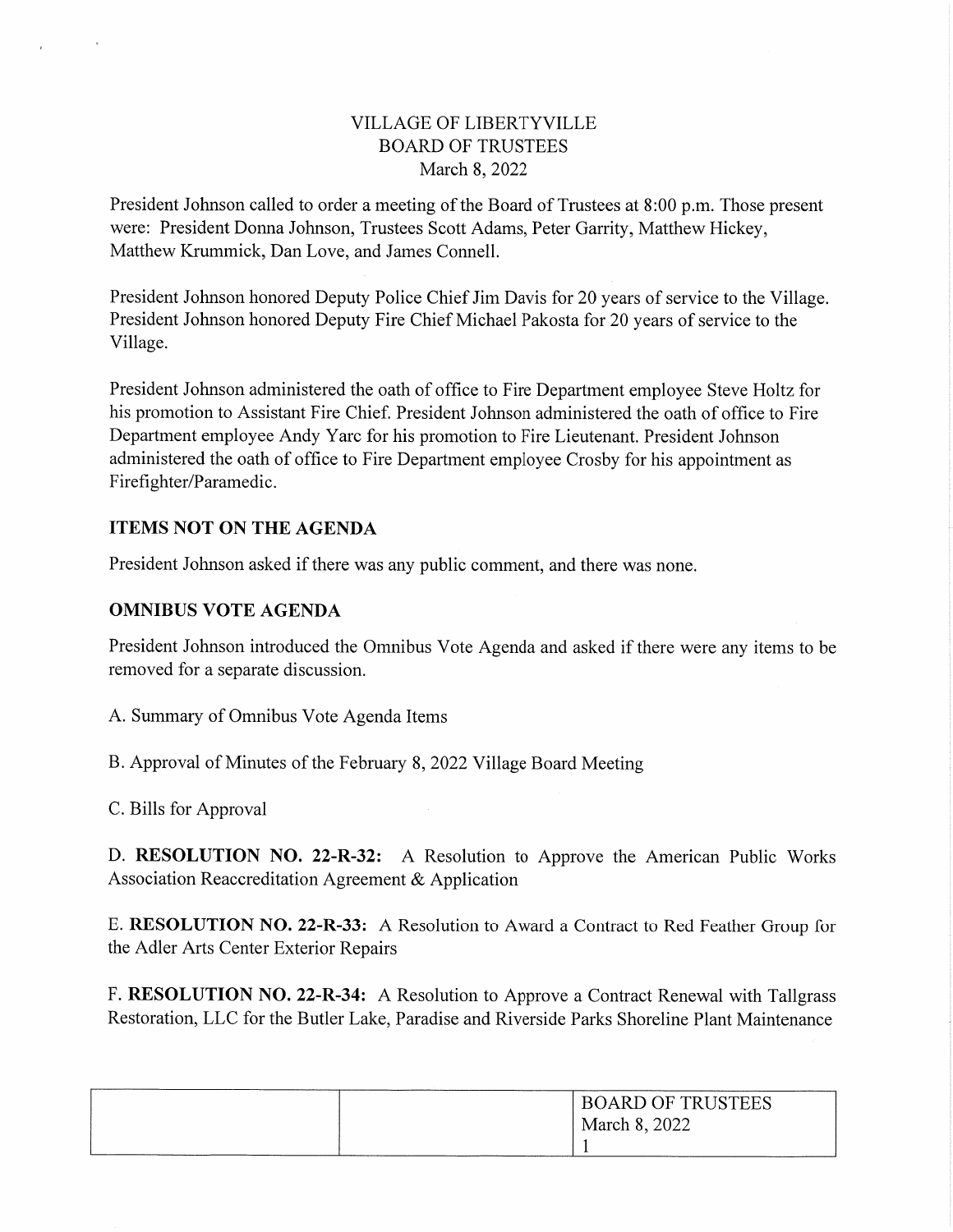G. RESOLUTION NO. 22-R-35: A Resolution to Award a Contract to Pentegra Systems for the Security Camera Purchase and Installation at the Lake Street Parking Garage

# H. ARC Report

Trustee Adams moved to adopt the items listed on the Omnibus Vote Agenda in a single group pursuant to the omnibus vote procedures of the Libertyville Municipal Code, and Trustee Garrity seconded. The motion carried on roll call vote as follows:

AYES: Trustees Adams, Garrity, Hickey, Krummick, Love, and Connell

NAYS: None

# 4 - REPORT OF THE PLAN COMMISSION PC 21-32, Special Use Permit PC 21-33, Planned Development Concept and Final Plan PC 21-34, Preliminary and Final Plat of Subdivision

President Johnson noted Libertyville Hyundai is proposing to construct a new dealership to the north of Libertyville Chevrolet. In order to construct a new building on the site, Hyundai applied for a Planned Development due to limited lot width. The applications for Planned Development Concept and Final Plan and Preliminary and Final Plat of Subdivision were reviewed by the Plan Commission at two hearings.

Members of the Commission concurred with the requests and recommended approval of deviations to the Code which include a reduction in lot width from 250 feet to 215 feet, and reduction in side yard setback for the building and parking. Motions to recommend Village Board of Trustees approval of the project passed with votes of 7 - 0, subject to the development conditions listed in the Report of the Plan Commission.

A representative from Liberty ville Hyundai was present to answer any questions from the Board. Trustee Garrity asked staff about stormwater issues. Trustee Krummick asked the applicant and staff questions about elevation issues. Trustees Love and Connell offered support for the item.

Trustee Adams moved to approve item 4, and Trustee Krummick seconded. The motion carried on roll call vote as follows:

AYES: Trustees Adams, Garrity, Hickey, Krummick, Love, and Connell

NAYS: None

| <b>BOARD OF TRUSTEES</b> |
|--------------------------|
| March 8, 2022            |
| $\sqrt{2}$               |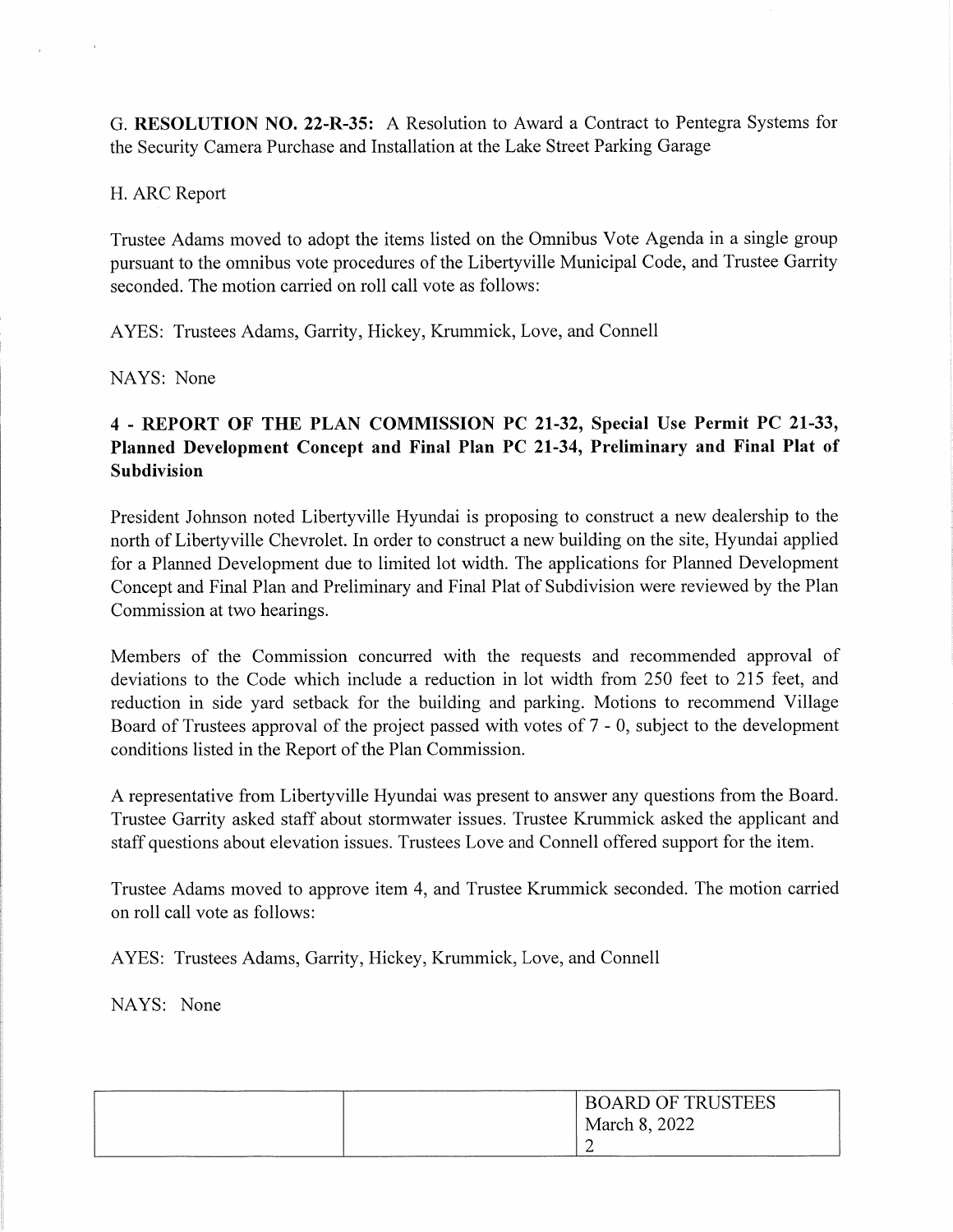# 5 - ORDINANCE NO. 22-0-10: An Ordinance Amending Sunset Clause on Simplified Telecommunications Tax to expire June 30,2023

President Johnson noted in September 2009, the Village Board approved an ordinance increasing the Simplified Telecommunications Tax from 3.5% to 6% in an effort to replace the reduction in sales tax and other revenues during the Great Recession. When these ordinances were approved, the Village Board included a sunset clause in order to have a periodic review to determine annually, based on current economic conditions, if these taxes could be reduced or eliminated. Due to this sunset clause, the tax will revert from 6% to 3.5% on July 1, 2022. The revenues from Simplified Telecommunications Tax receipts are utilized for 1) General operations, 2) Infrastructure replacement, and 3) Village IT improvements.

The proposed Fiscal Year 2022-2023 Village Budget assumes that this revenue stream would remain at the 6% tax rate, given that receipts have been declining over the last several years as communication methods and technology have changed. It is Village staff's recommendation to maintain the telecommunications tax at the current level and to extend the sunset to June 30, 2023. A total of \$607,500 (\$739,200 in the prior year) in telecommunications tax revenue is included in the proposed FY 2022- 2023 budget: \$405,000 is budgeted in the General Fund, \$101,250 is budgeted in the Technology Equipment Replacement Fund (TERF), and \$101,250 is budgeted in the Project Fund.

This ordinance extends the sunset clause for the Simplified Telecommunications Tax at the 6% rate for one year. Normally, this ordinance is included for Village Board consideration in April along with the other budget materials; however, the Illinois Department of Revenue has asked that it be filed no later than March 20th this year.

President Johnson asked if there were any public comments, and there were none. Trustees Adams and Garrity offered comments and support for the item. Trustee Krummick asked staff questions about which specific services are included in the tax.

Trustee Hickey moved to approve item 5, and Trustee Connell seconded. The motion carried on roll call vote as follows:

AYES: Trustees Adams, Garrity, Hickey, Krummick, Love, and Connell

NAYS: None

| <b>BOARD OF TRUSTEES</b> |
|--------------------------|
| March 8, 2022            |
|                          |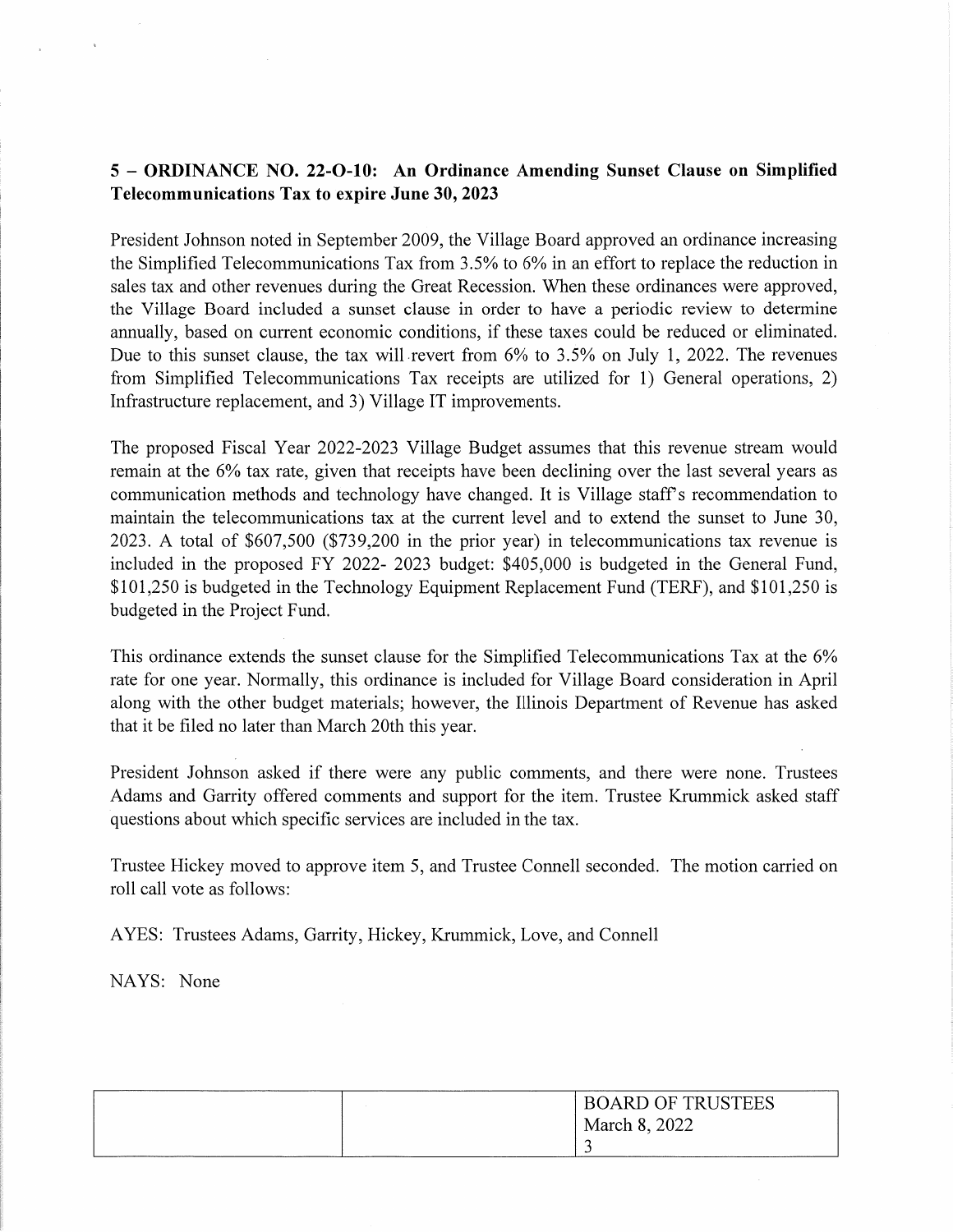### PETITIONS AND COMMUNICATIONS

President Johnson announced the following:

- The Human Relations/Plan Commission will hold a workshop at 5:00 p.m. on Thursday, March 10, 2022.
- The Zoning Board of Appeals will NOT meet at 7:00 p.m. on Monday, March 14, 2022.
- The Committee of the Whole will meet to continue the draft budget review at 6:00 p.m. on Tuesday, March 15, 2022.
- The Economic Development Commission will meet at 7:30 a.m. on Wednesday, March 16, 2022.
- The Sustain Libertyville Commission will meet at 4:00 p.m. on Wednesday, March 16,2022.
- The Appearance Review Commission/Historic Preservation Commission will meet at 5:00 p.m. on Monday, March 21, 2022, at the North Fire Station, 1551 N. Milwaukee Avenue.
- The Plan Commission will meet at 7:00 p.m. on Monday, March 21, 2022.
- The Public Works Committee will meet at 7:00 p.m. on Tuesday, March 22, 2022
- The Village Board will meet at 8:00 p.m. on Tuesday, March 22, 2022.

## VILLAGE ADMINISTRATOR

Administrator Amidei offered information to the Board about upcoming meetings.

At 8:40 p.m., Trustee Love offered a motion to move into an executive session to discuss the setting of a price for the sale of property, and Trustee Connell seconded. The motion carried on roll call vote as follows:

AYES: Trustees Adams, Garrity, Hickey, Krummick, Love, and Connell

NAYS: None

At 9:25 p.m., Trustee Garrity moved to leave the executive session, and Trustee Adams seconded. The motion carried on a voice vote.

| <b>BOARD OF TRUSTEES</b> |
|--------------------------|
| March 8, 2022            |
|                          |